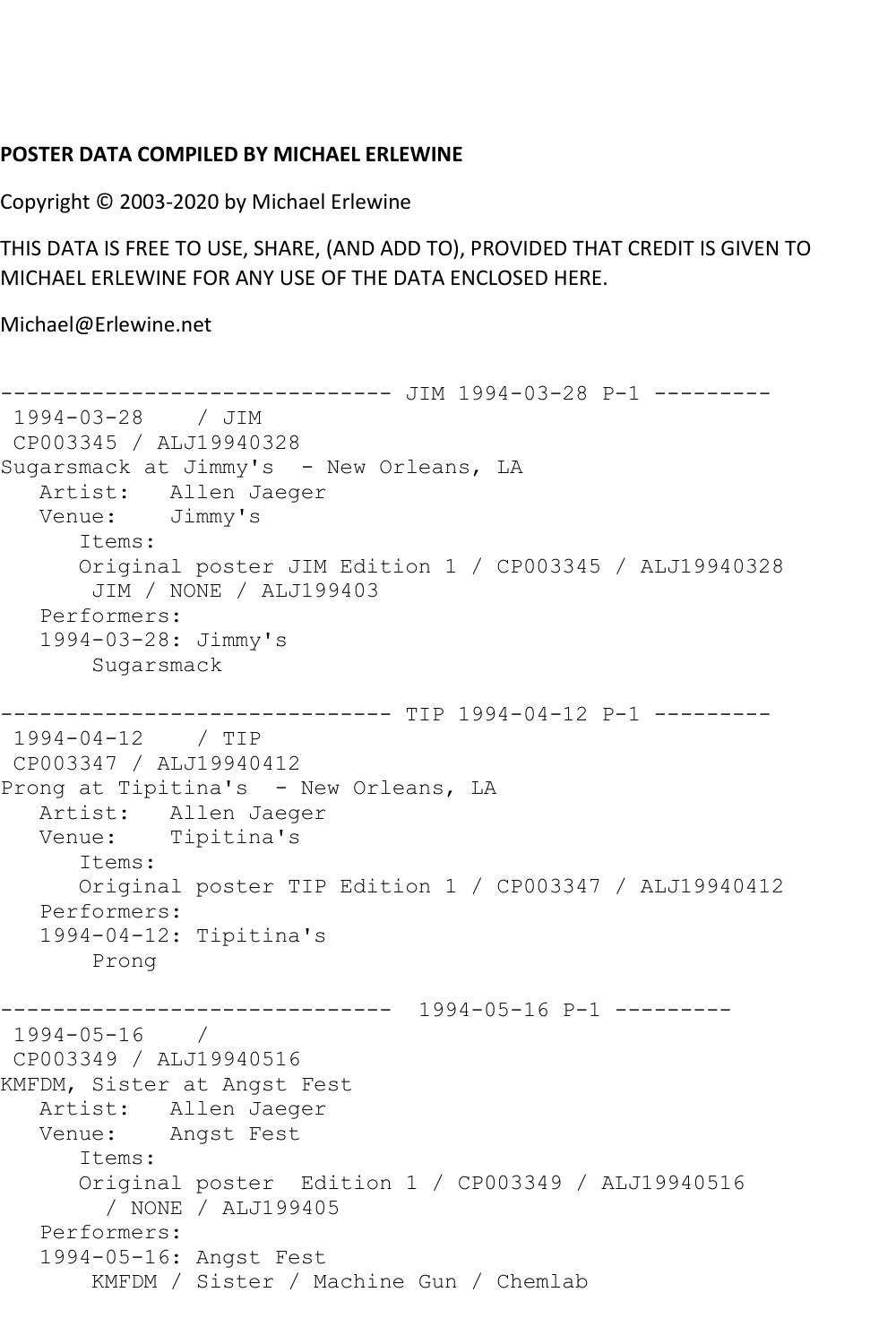------------------------------ CBGB 1994-07-04 P-1 --------- 1994-07-04 / CBGB CP003351 / ALJ19940704 Chemlab, Thought Industry at CBGB's - New York, NY Artist: Allen Jaeger<br>Venue: CBGB's Venue: Items: Original poster CBGB Edition 1 / CP003351 / ALJ19940704 CBGB / NONE / ALJ199407 Performers: 1994-07-04: CBGB's Chemlab / Thought Industry ------------------------------ 1995 P-1 --------- 1995 / CP003352 / ALJ1995 World Wired Underground Presents Chaos '95 Artist: Allen Jaeger Items: Original poster Edition 1 / CP003352 / ALJ1995 Performers: 1995: ------------------------------ HOWW 1995-03-05 P-1 --------- 1995-03-05 / HOWW CP003354 / ALJ19950305 Chris Connelly at Howlin' Wolf Club [New Orleans, LA] Artist: Allen Jaeger Venue: Howlin' Wolf New Orleans Items: Original poster HOWW Edition 1 / CP003354 / ALJ19950305 HOWW / NONE / ALJ199503 Performers: 1995-03-05: Howlin' Wolf New Orleans Chris Connelly ------------------------------ 1995-04-24 P-1 --------- 1995-04-24 / CP003356 / ALJ19950424 Chris Connelly at 500 Valence Street - New Orleans, LA Artist: Allen Jaeger Venue: 500 Valence Street Items: Original poster Edition 1 / CP003356 / ALJ19950424 / NONE / ALJ199504 Performers: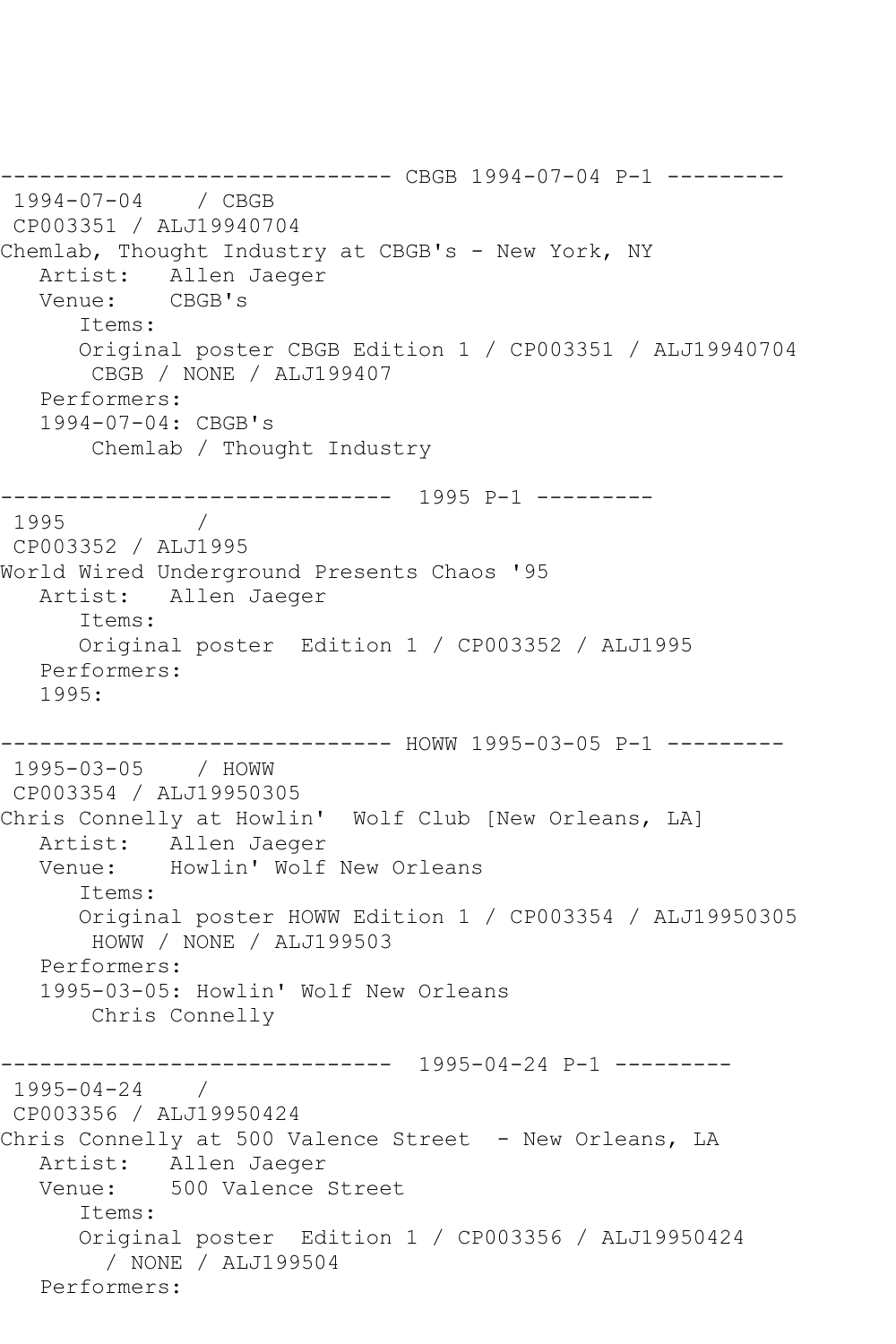```
 1995-04-24: 500 Valence Street
        Chris Connelly
                   ------------ TIP 1995-05-15 P-1 ---------
1995-05-15 / TIP 
CP003358 / ALJ19950515
Dink at Tipitina's - New Orleans, LA
   Artist: Allen Jaeger
   Venue: Tipitina's
       Items:
       Original poster TIP Edition 1 / CP003358 / ALJ19950515
        TIP / NONE / ALJ199505
    Performers:
    1995-05-15: Tipitina's
        Dink
------------------------------ TIP 1995-06-02 P-1 ---------
1995-06-02 / TIP 
CP003360 / ALJ19950602
Marilyn Manson at Tipitina's - New Orleans, LA
   Artist: Allen Jaeger
   Venue: Tipitina's
       Items:
       Original poster TIP Edition 1 / CP003360 / ALJ19950602
    Performers:
    1995-06-02: Tipitina's
        Marilyn Manson
               ------------------------------ 1995-06-19 P-1 ---------
1995-06-19 / 
CP003361 / ALJ19950619
Chemlab, Thought Industry at 500 Valence Street - New Orleans, LA
  Artist: Allen Jaeger<br>Venue: 500 Valence
            500 Valence Street
       Items:
       Original poster Edition 1 / CP003361 / ALJ19950619
         / NONE / ALJ199506
    Performers:
    1995-06-19: 500 Valence Street
        Chemlab / Thought Industry
------------------------------ HOWW 1995-07-12 P-1 ---------
1995-07-12 / HOWW 
CP003363 / ALJ19950712
Foetus at Howlin' Wolf - New Orleans, LA
  Artist: Allen Jaeger<br>Venue: Howlin' Wolf
            Howlin' Wolf New Orleans
```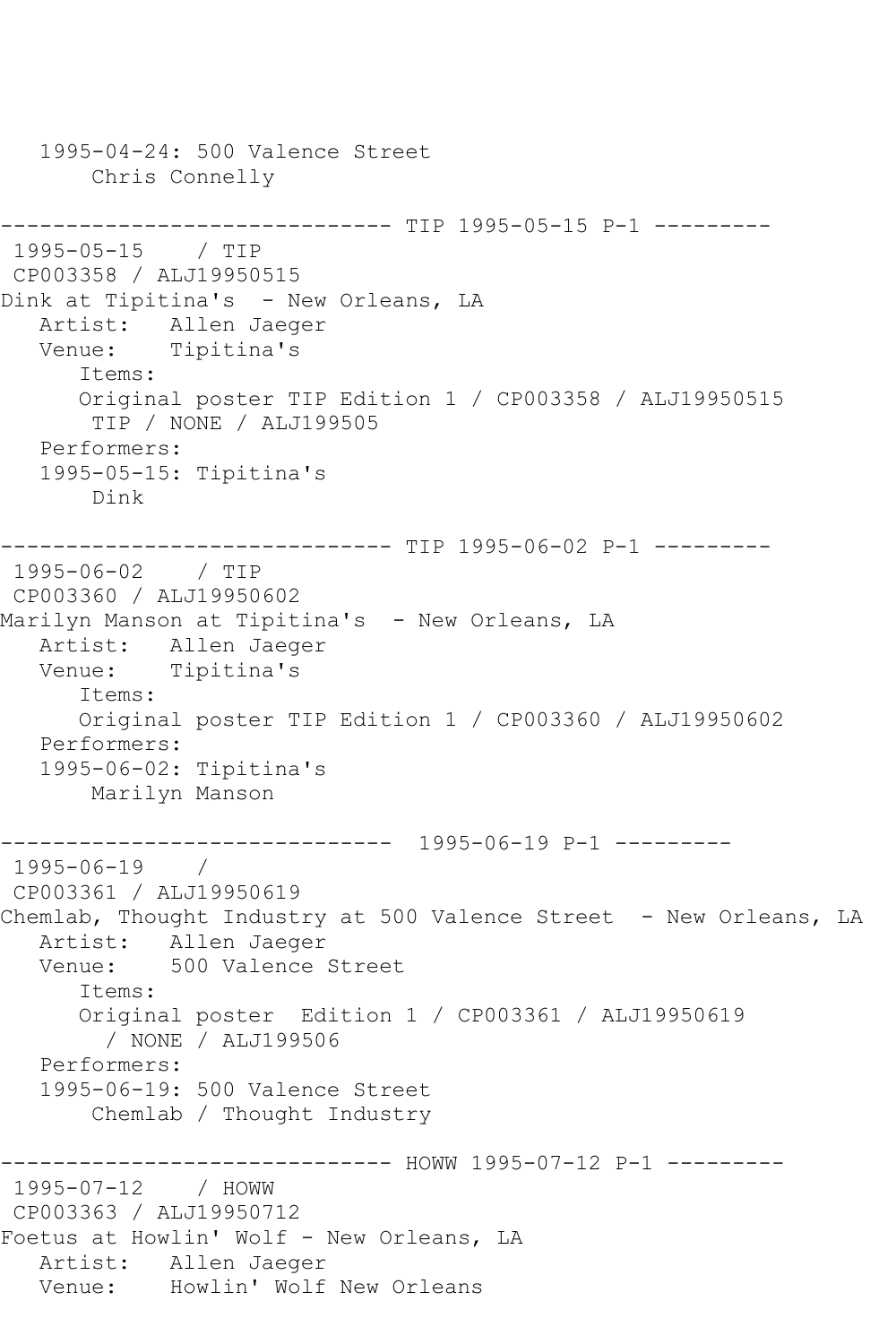Items: Original poster HOWW Edition 1 / CP003363 / ALJ19950712 HOWW / NONE / ALJ199507 Performers: 1995-07-12: Howlin' Wolf New Orleans Foetus ------------------------------ SPT 1995-08-22 P-1 --------- 1995-08-22 / SPT CP003365 / ALJ19950822 Megadeth, Korn at State Palace Theater - New Orleans, LA Artist: Allen Jaeger<br>Venue: State Palace State Palace Theater Items: Original poster SPT Edition 1 / CP003365 / ALJ19950822 SPT / NONE / ALJ199508 Performers: 1995-08-22: State Palace Theater Megadeth / Korn / Fear Factory ----------------------------- JIM 1995-08-25 P-1 ----------1995-08-25 / JIM CP003366 / ALJ19950825 En Esch, Family Daisy at Jimmy's - New Orleans, LA Artist: Allen Jaeger<br>Venue: Jimmy's Jimmy's Items: Original poster JIM Edition 1 / CP003366 / ALJ19950825 Performers: 1995-08-25: Jimmy's En Esch / Family Daisy ------------------------------ JIM 1995-10-22 P-1 --------- 1995-10-22 / JIM CP003368 / ALJ19951022 Sugarsmack, Harvey Milk at Jimmy's - New Orleans, LA Artist: Allen Jaeger Venue: Jimmy's Items: Original poster JIM Edition 1 / CP003368 / ALJ19951022 JIM / NONE / ALJ199510 Performers: 1995-10-22: Jimmy's Sugarsmack / Harvey Milk ------------------------------ TIP 1995-11-01 P-1 --------- 1995-11-01 / TIP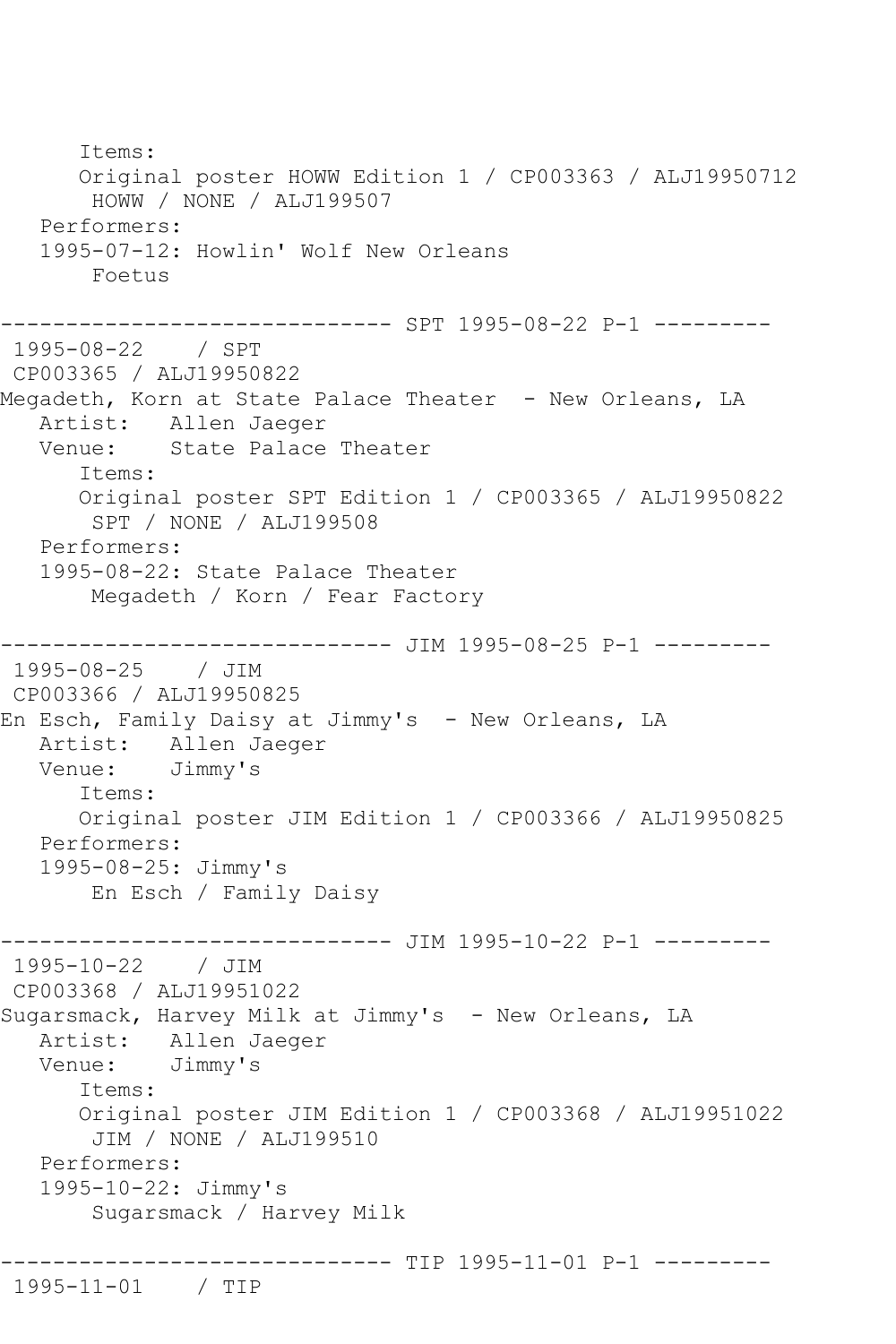```
CP003370 / ALJ19951101
Prong, Clutch at Tipitina's - New Orleans, LA
   Artist: Allen Jaeger
   Venue: Tipitina's
       Items:
       Original poster TIP Edition 1 / CP003370 / ALJ19951101
   Performers:
   1995-11-01: Tipitina's
        Prong / Clutch / Drown
----------------------------- TIP 1995-11-03 P-1 ----------
1995-11-03 / TIP 
CP003371 / ALJ19951103
Killing Joke, Stabbing Westward at Tipitina's - New Orleans, LA
   Artist: Allen Jaeger
   Venue: Tipitina's
       Items:
      Original poster TIP Edition 1 / CP003371 / ALJ19951103
   Performers:
   1995-11-03: Tipitina's
        Killing Joke / Stabbing Westward
                ------------------------------ TIP 1995-11-08 P-1 ---------
1995-11-08 / TIP 
CP003372 / ALJ19951108
Pigface, Evil Mothers at Tipitina's - New Orleans, LA
   Artist: Allen Jaeger
   Venue: Tipitina's
       Items:
       Original poster TIP Edition 1 / CP003372 / ALJ19951108
        TIP / NONE / ALJ199511
   Performers:
   1995-11-08: Tipitina's
        Pigface / Evil Mothers
   ------------------------------ 1995-12 P-1 ---------
1995-12 / 
CP003379 / ALJ1995TOUR
Down
   Artist: Allen Jaeger
       Items:
       Original poster Edition 1 / CP003379 / ALJ1995TOUR
         / NONE / ALJ1995TO
   Performers:
   1995-12: Down
            ----------------- ZEP 1995-12-01 P-1 ---------
```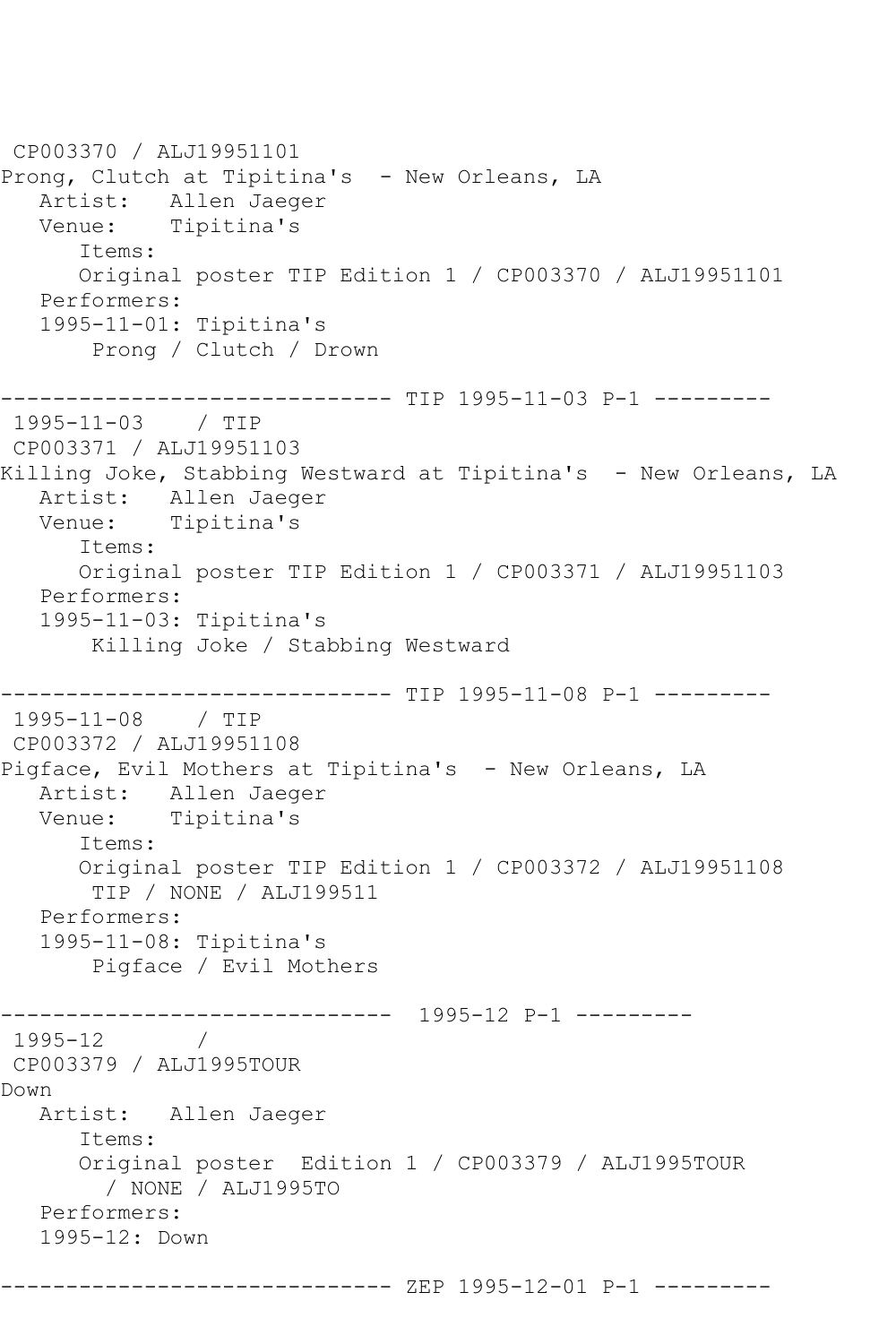1995-12-01 / ZEP CP003374 / ALJ19951201 Crowbar at Zeppelin's - St. Metairie, LA Artist: Allen Jaeger<br>Venue: Zeppelin's Zeppelin's Items: Original poster ZEP Edition 1 / CP003374 / ALJ19951201 Performers: 1995-12-01: Zeppelin's Crowbar ------------------------------ HOWW 1995-12-02 P-1 --------- 1995-12-02 / HOWW CP003375 / ALJ19951202 MR. Bungle at Howlin' Wolf - New Orleans, LA Artist: Allen Jaeger Venue: Howlin' Wolf New Orleans Items: Original poster HOWW Edition 1 / CP003375 / ALJ19951202 Performers: 1995-12-02: Howlin' Wolf New Orleans MR. Bungle ------------------------------ PCC 1995-12-02 P-1 --------- 1995-12-02 / PCC CP003376 / ALJ19951202A Primus, Meat Puppets at Pensacola Civic Center - Pensacola, FL Artist: Allen Jaeger Venue: Pensacola Civic Center Items: Original poster PCC Edition 1 / CP003376 / ALJ19951202A Performers: 1995-12-02: Pensacola Civic Center Primus / Meat Puppets ------------------------------ RENI 1995-12-09 P-1 --------- 1995-12-09 / RENI CP003377 / ALJ19951209 Marilyn Manson, Clutch at Rendon Inn - New Orleans, LA Artist: Allen Jaeger Venue: Rendon Inn Items: Original poster RENI Edition 1 / CP003377 / ALJ19951209 RENI / NONE / ALJ199512 Performers: 1995-12-09: Rendon Inn Marilyn Manson / Clutch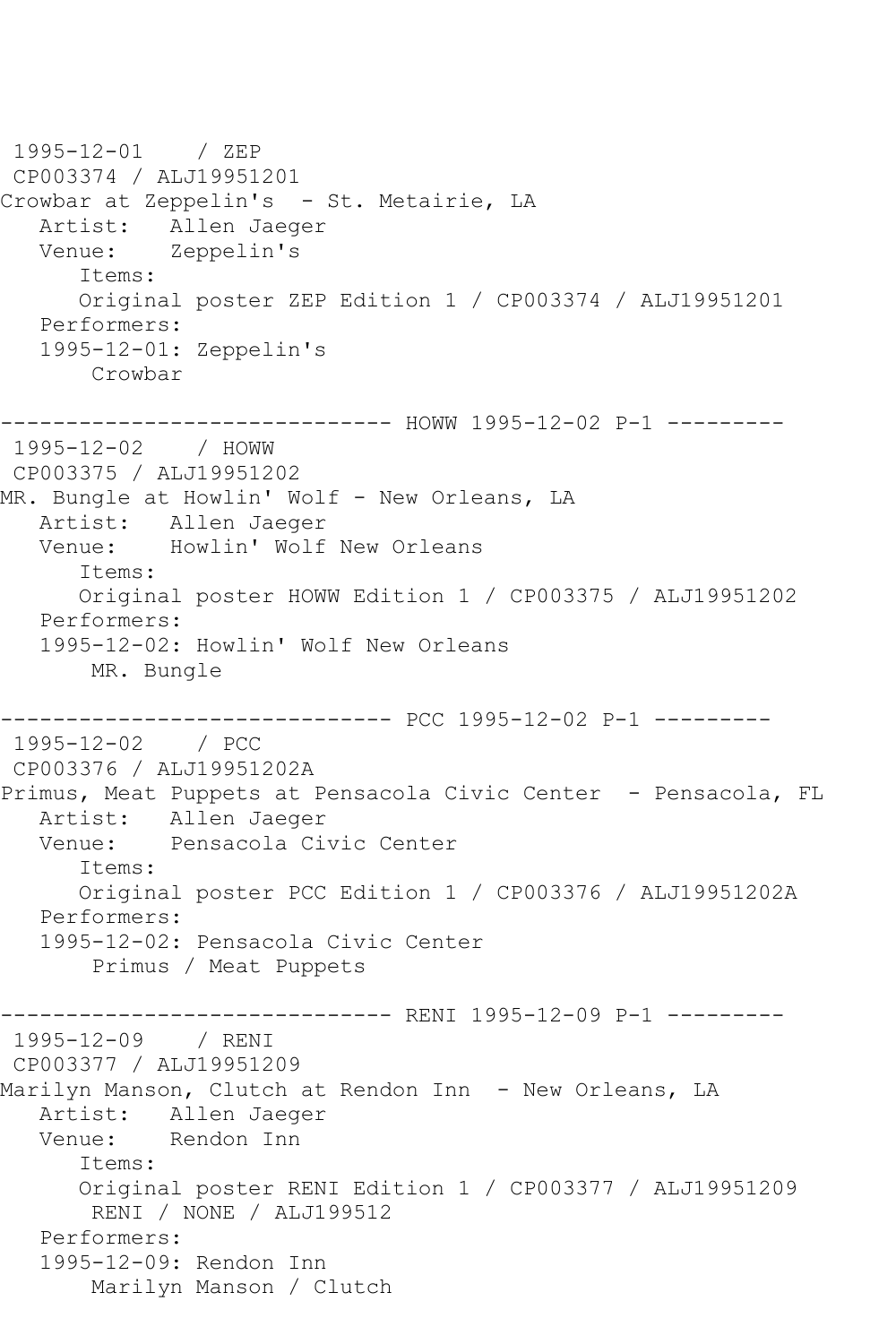------------------------------ ZEP 1996-01-23 P-1 --------- 1996-01-23 / ZEP CP003381 / ALJ19960123 Cannibal Corpse, Brutal Truth at Zeppelin's - St. Metairie, LA<br>Artist: Allen Jaeger Artist: Allen Jaeger<br>Venue: Zeppelin's Zeppelin's Items: Original poster ZEP Edition 1 / CP003381 / ALJ19960123 ZEP / NONE / ALJ199601 Performers: 1996-01-23: Zeppelin's Cannibal Corpse / Brutal Truth ----------- UNO 1996-02-14 P-1 ---------1996-02-14 / UNO CP003383 / ALJ19960214 White Zombie, Filter at UNO Lakefront Arena - New Orleans, LA Artist: Allen Jaeger<br>Venue: UNO Lakefront UNO Lakefront Arena Items: Original poster UNO Edition 1 / CP003383 / ALJ19960214 Performers: 1996-02-14: UNO Lakefront Arena White Zombie / Filter ------------------------------ HOB 1996-02-19 P-1 --------- 1996-02-19 / HOB CP003384 / ALJ19960219 Danzig, Electric Hellfire Club at House of Blues - Wetlands, NY Artist: Allen Jaeger Venue: House of Blues Items: Original poster HOB Edition 1 / CP003384 / ALJ19960219 HOB / NONE / ALJ199602 Performers: 1996-02-19: House of Blues Danzig / Electric Hellfire Club \_\_\_\_\_\_\_\_\_\_\_\_\_\_\_ ------------- MONB 1996-03-27 P-1 ---------1996-03-27 / MONB CP003386 / ALJ19960327 Thought Industry at Monaco Bob's - New Orleans, LA Artist: Allen Jaeger Venue: Monaco Bob's Items: Original poster MONB Edition 1 / CP003386 / ALJ19960327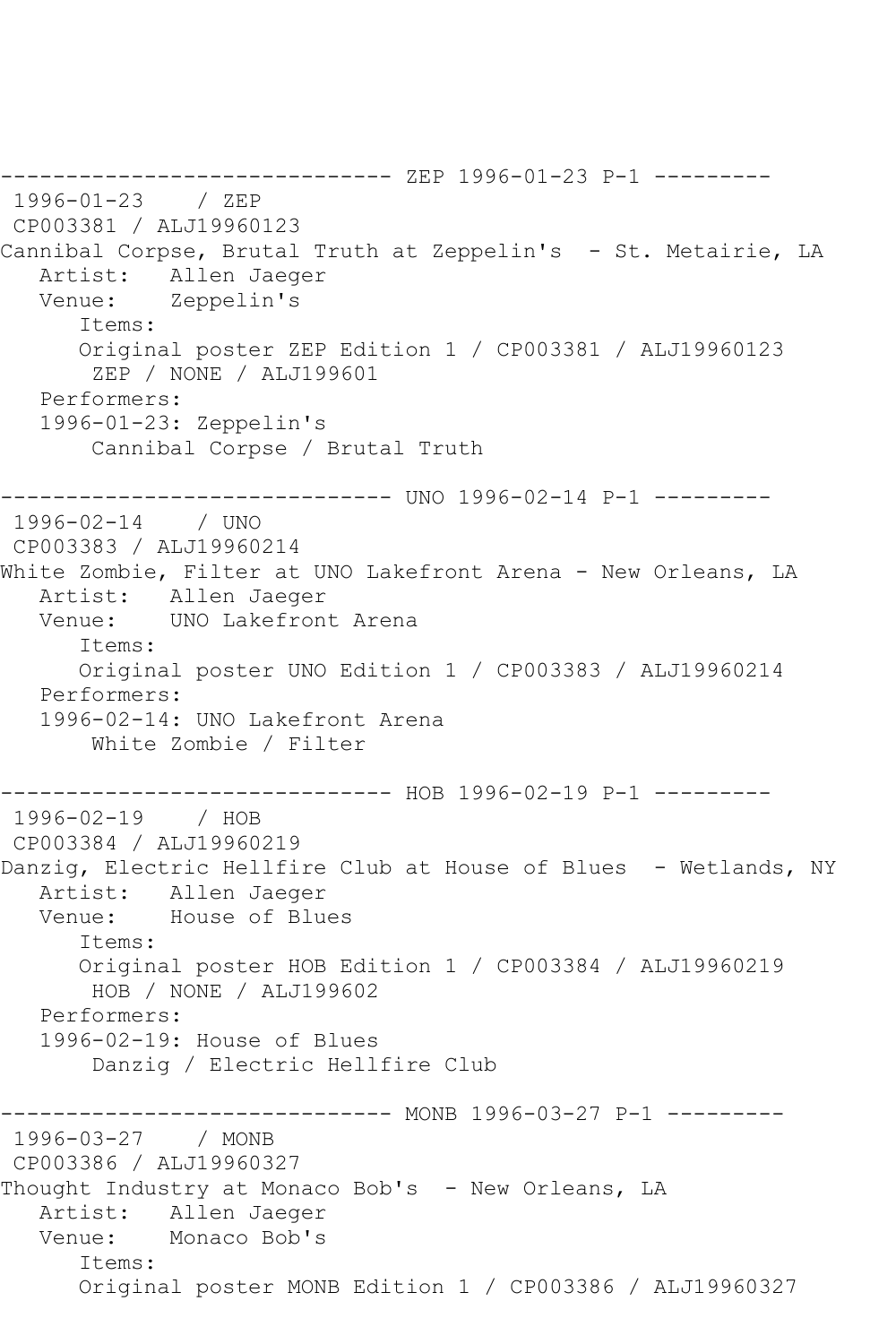MONB / NONE / ALJ199603 Performers: 1996-03-27: Monaco Bob's Thought Industry ------------------------------ CSUC 1996-04-04 P-1 --------- 1996-04-04 / CSUC CP003388 / ALJ19960404 Ministry at CSU Convention Center - Cleveland, OH Artist: Allen Jaeger<br>Venue: CSU Conventio CSU Convention Center Items: Original poster CSUC Edition 1 / CP003388 / ALJ19960404 CSUC / NONE / ALJ199604 Performers: 1996-04-04: CSU Convention Center Ministry --------- MONB 1996-05-15 P-1 ---------1996-05-15 / MONB CP003390 / ALJ19960515 Thanatos, Falling Janus at Monaco Bob's - New Orleans, LA Artist: Allen Jaeger<br>Venue: Monaco Bob's Monaco Bob's Items: Original poster MONB Edition 1 / CP003390 / ALJ19960515 MONB / NONE / ALJ199605 Performers: 1996-05-15: Monaco Bob's Thanatos / Falling Janus ------------------------------ JIM 1996-06-23 P-1 --------- 1996-06-23 / JIM CP003392 / ALJ19960623 Sunshine Blind, Falling Janus at Jimmy's - New Orleans, LA Artist: Allen Jaeger<br>Venue: Jimmv's Jimmy's Items: Original poster JIM Edition 1 / CP003392 / ALJ19960623 JIM / NONE / ALJ199606 Performers: 1996-06-23: Jimmy's Sunshine Blind / Falling Janus / Deep End ------------------------------ MONB 1996-07-11 P-1 --------- 1996-07-11 / MONB CP003394 / ALJ19960711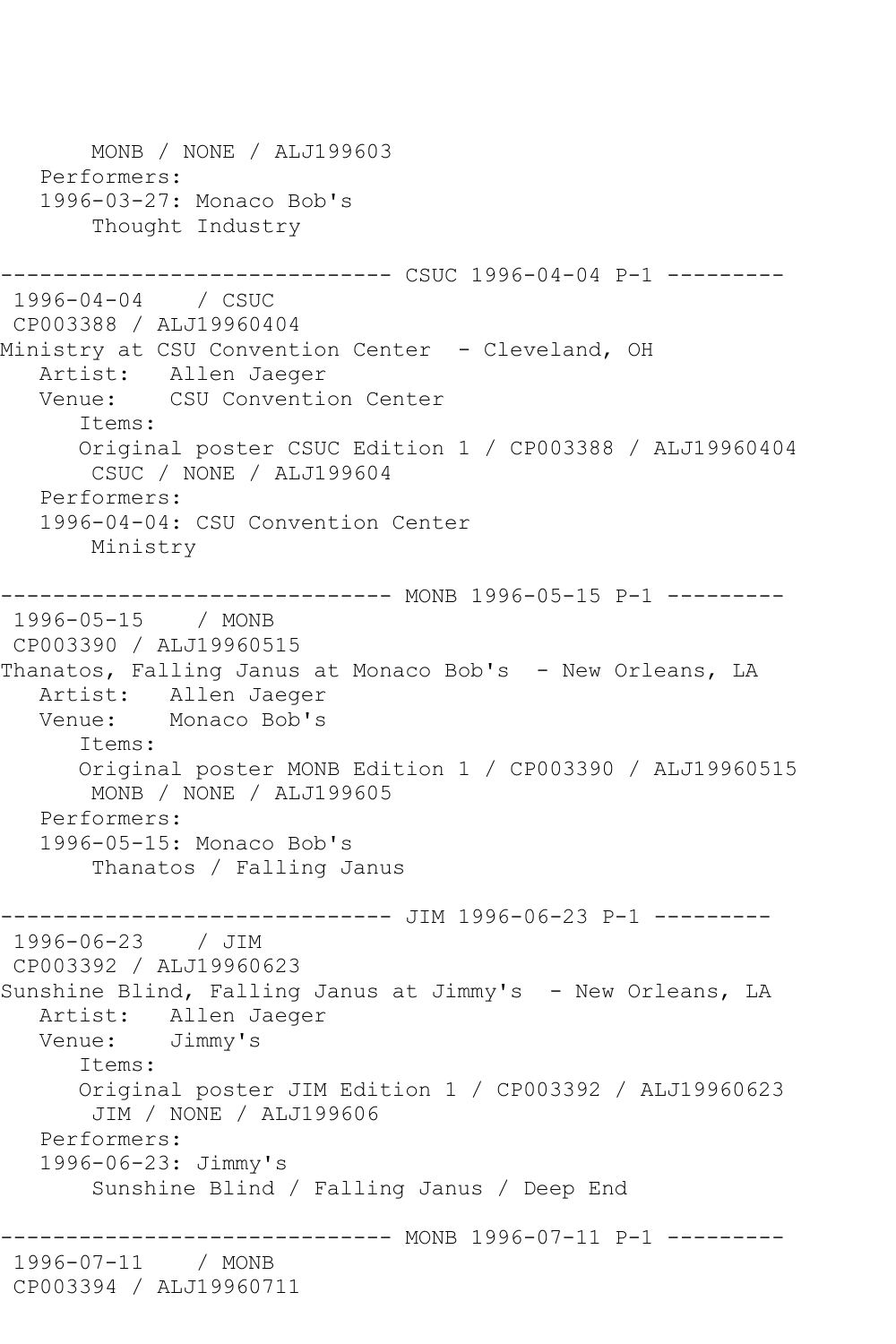Hate Dept, Cruxshadows at Monaco Bob's - New Orleans, LA Artist: Allen Jaeger Venue: Monaco Bob's Items: Original poster MONB Edition 1 / CP003394 / ALJ19960711 Performers: 1996-07-11: Monaco Bob's Hate Dept / Cruxshadows ------------------------------ UNO 1996-07-11 P-1 --------- 1996-07-11 / UNO CP003395 / ALJ19960711A Pantera, Eye Hate God at UNO Lakefront Arena - New Orleans, LA Artist: Allen Jaeger Venue: UNO Lakefront Arena Items: Original poster UNO Edition 1 / CP003395 / ALJ19960711A UNO / NONE / ALJ199607 Performers: 1996-07-11: UNO Lakefront Arena Pantera / Eye Hate God / White Zombie ------------------------------ JIM 1996-08-08 P-1 --------- 1996-08-08 / JIM CP003397 / ALJ19960808 Download, Twilight Circus at Jimmy's - New Orleans, LA Artist: Allen Jaeger Venue: Jimmy's Items: Original poster JIM Edition 1 / CP003397 / ALJ19960808 Performers: 1996-08-08: Jimmy's Download / Twilight Circus ------------------------------ MONB 1996-08-24 P-1 --------- 1996-08-24 / MONB CP003398 / ALJ19960824 Mentors Spo-Its, Dulac Swade at Monaco Bob's - New Orleans, LA Artist: Allen Jaeger<br>Venue: Monaco Bob's Monaco Bob's Items: Original poster MONB Edition 1 / CP003398 / ALJ19960824 MONB / NONE / ALJ199608 Performers: 1996-08-24: Monaco Bob's Mentors Spo-Its / Dulac Swade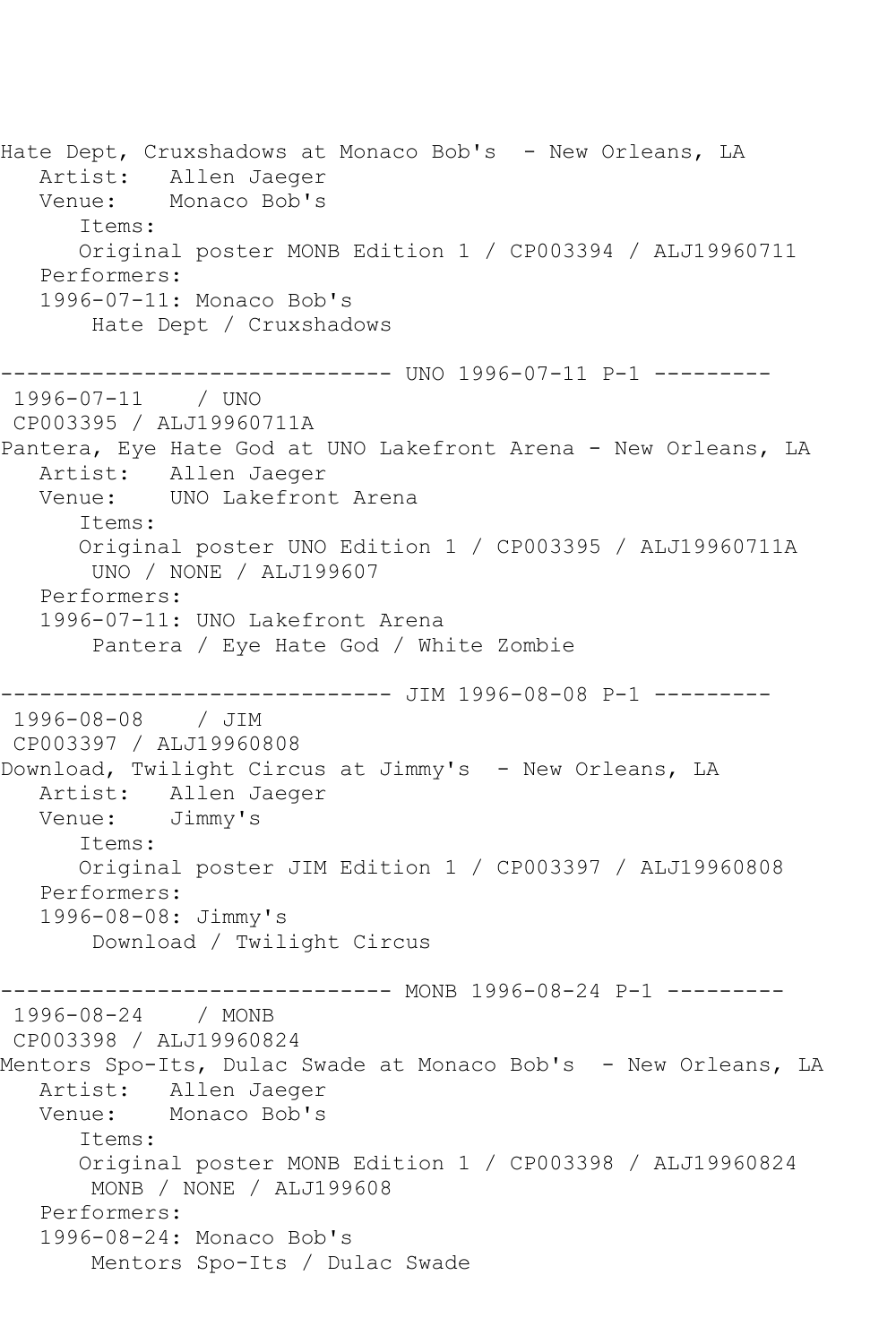------------------------------ HOB 1996-10-24 P-1 --------- 1996-10-24 / HOB CP003400 / ALJ19961024 Type O Negative, Life of Agony at House of Blues Artist: Allen Jaeger Venue: House of Blues Items: Original poster HOB Edition 1 / CP003400 / ALJ19961024 HOB / NONE / ALJ199610 Performers: 1996-10-24: House of Blues Type O-Negative / Life of Agony / Floodgate ------------- MONB 1996-12-06 P-1 ---------1996-12-06 / MONB CP003402 / ALJ19961206 Godflesh, Visions of Disorder at Monaco Bob's - New Orleans, LA Artist: Allen Jaeger Venue: Monaco Bob's Items: Original poster MONB Edition 1 / CP003402 / ALJ19961206 MONB / NONE / ALJ199612 Performers: 1996-12-06: Monaco Bob's Godflesh / Visions of Disorder ------------------------------ HOB 1997-08-25 P-1 --------- 1997-08-25 / HOB CP003405 / ALJ19970825 Misfits, Eye Hate God at House of Blues - Wetlands, NY Artist: Allen Jaeger Venue: House of Blues Items: Original poster HOB Edition 1 / CP003405 / ALJ19970825 Performers: 1997-08-25: House of Blues Misfits / Eye Hate God ------------------------------ HOB 1997-08-25 P-1 --------- 1997-08-25 / HOB CP003406 / ALJ19970825A Misfits, Eye Hate God at House of Blues - Wetlands, NY Artist: Allen Jaeger Venue: House of Blues Items: Original poster HOB Edition 1 / CP003406 / ALJ19970825A HOB / NONE / ALJ199708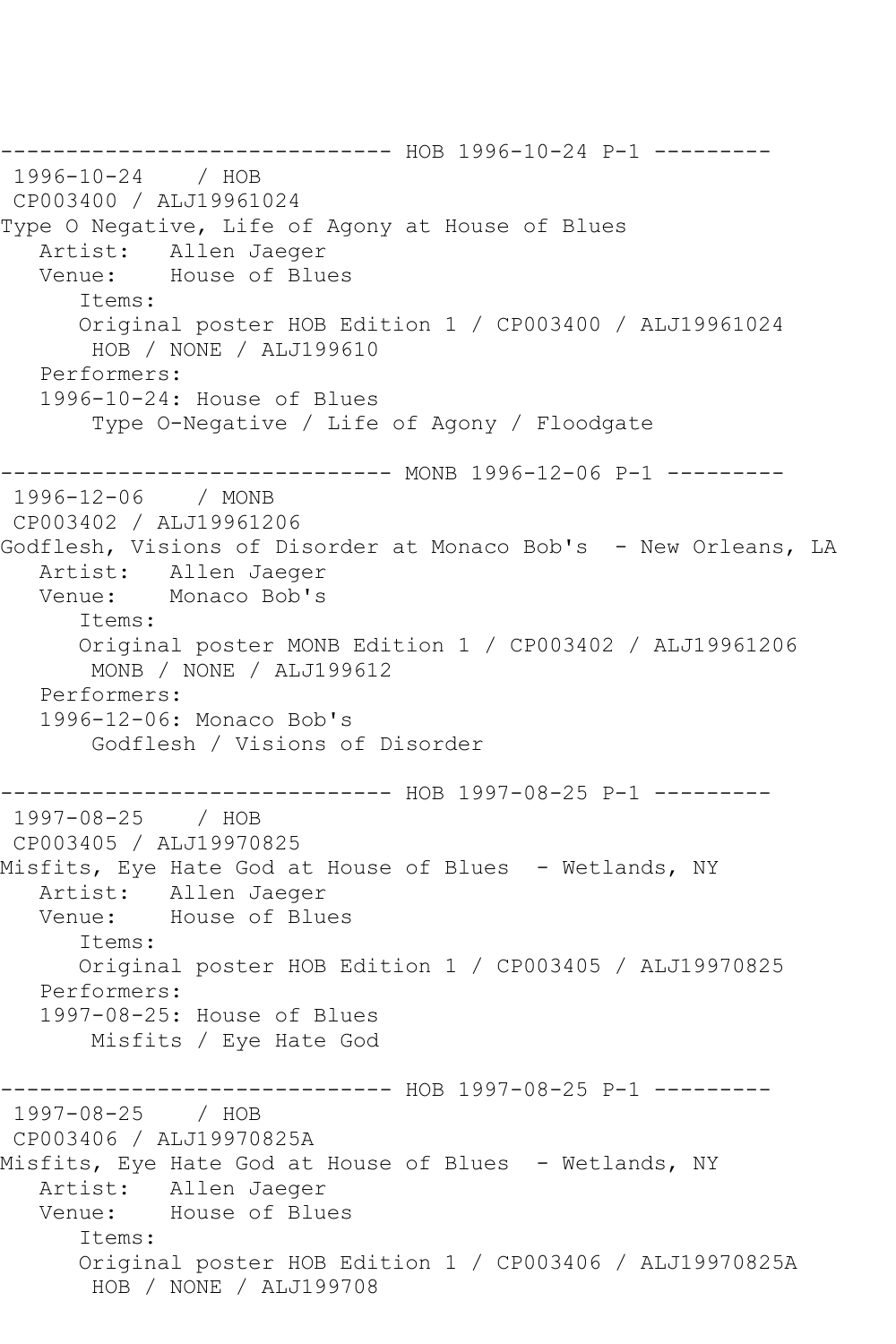```
 Performers:
   1997-08-25: House of Blues
        Misfits / Eye Hate God
------------------------------ HOWW 1997-12-04 P-1 ---------
1997-12-04 / HOWW 
CP003408 / ALJ19971204
KMFDM, Pig at Howlin' Wolf - New Orleans, LA
   Artist: Allen Jaeger
   Venue: Howlin' Wolf New Orleans
       Items:
      Original poster HOWW Edition 1 / CP003408 / ALJ19971204
   Performers:
   1997-12-04: Howlin' Wolf New Orleans
       KMFDM / Pig
------------------------------ TIP 1997-12-22 P-1 ---------
1997-12-22 / TIP 
CP003410 / ALJ19971222
Super Joint Ritual and Soilent Green at Tipitina's - New Orleans,
LA
   Artist: Allen Jaeger
   Venue: Tipitina's
       Items:
      Original poster TIP Edition 1 / CP003410 / ALJ19971222
        TIP / NONE / ALJ199712
   Performers:
   1997-12-22: Tipitina's
        Super Joint Ritual and Soilent Green
                   ------------------------------ JIM 1998-01-02 P-1 ---------
1998-01-02 / JIM 
CP003412 / ALJ19980102
Sown at Jimmy's - New Orleans, LA
   Artist: Allen Jaeger
   Venue: Jimmy's
       Items:
       Original poster JIM Edition 1 / CP003412 / ALJ19980102
        JIM / NONE / ALJ199801
   Performers:
   1998-01-02: Jimmy's
        Sown
         ------------------------------ HOB 1998-03-04 P-1 ---------
1998-03-04 / HOB 
CP003305 / AJ19980304
Misfits at House of Blues - Wetlands, NY
```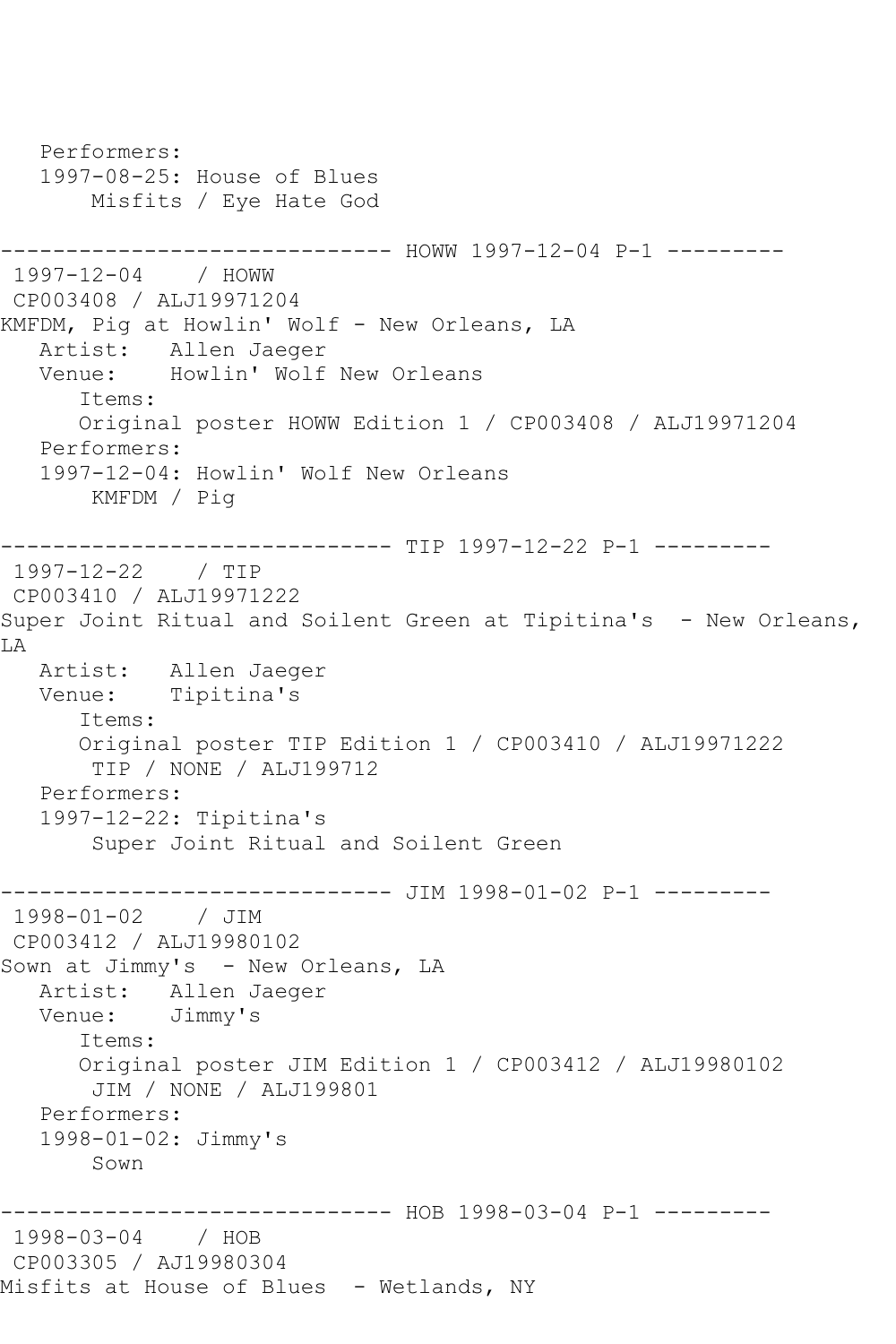Artist: Allen Jaeger<br>Venue: House of Blu House of Blues Items: Original poster HOB Edition 1 / CP003305 / AJ19980304 Original poster HOB Edition 1 / CP003414 / ALJ19980304 HOB / NONE / AJ1998030 HOB / NONE / ALJ199803 Performers: 1998-03-04: House of Blues Misfits ------------------------------ 1998-06-26 P-1 --------- 1998-06-26 / CP003307 / AJ19980626 Prodigy at Tabernacle - Atlanta, GA Artist: Allen Jaeger Venue: Tabernacle Items: Original poster Edition 1 / CP003307 / AJ19980626 / NONE / AJ1998062 Performers: 1998-06-26: Tabernacle Prodigy ------------------------------ HOB 1998-08-01 P-1 --------- 1998-08-01 / HOB CP003309 / AJ19980801 Tricky at House of Blues - Wetlands, NY Artist: Allen Jaeger Venue: House of Blues Items: Original poster HOB Edition 1 / CP003309 / AJ19980801 HOB / NONE / AJ1998080 Performers: 1998-08-01: House of Blues Tricky ------------------------------ 1998-08-09 P-1 --------- 1998-08-09 / CP003416 / ALJ19980809 Tool and the Melvins at Melvins - Philadelphia, PA Artist: Allen Jaeger Venue: Melvins Items: Original poster Edition 1 / CP003416 / ALJ19980809 / NONE / ALJ199808 Performers: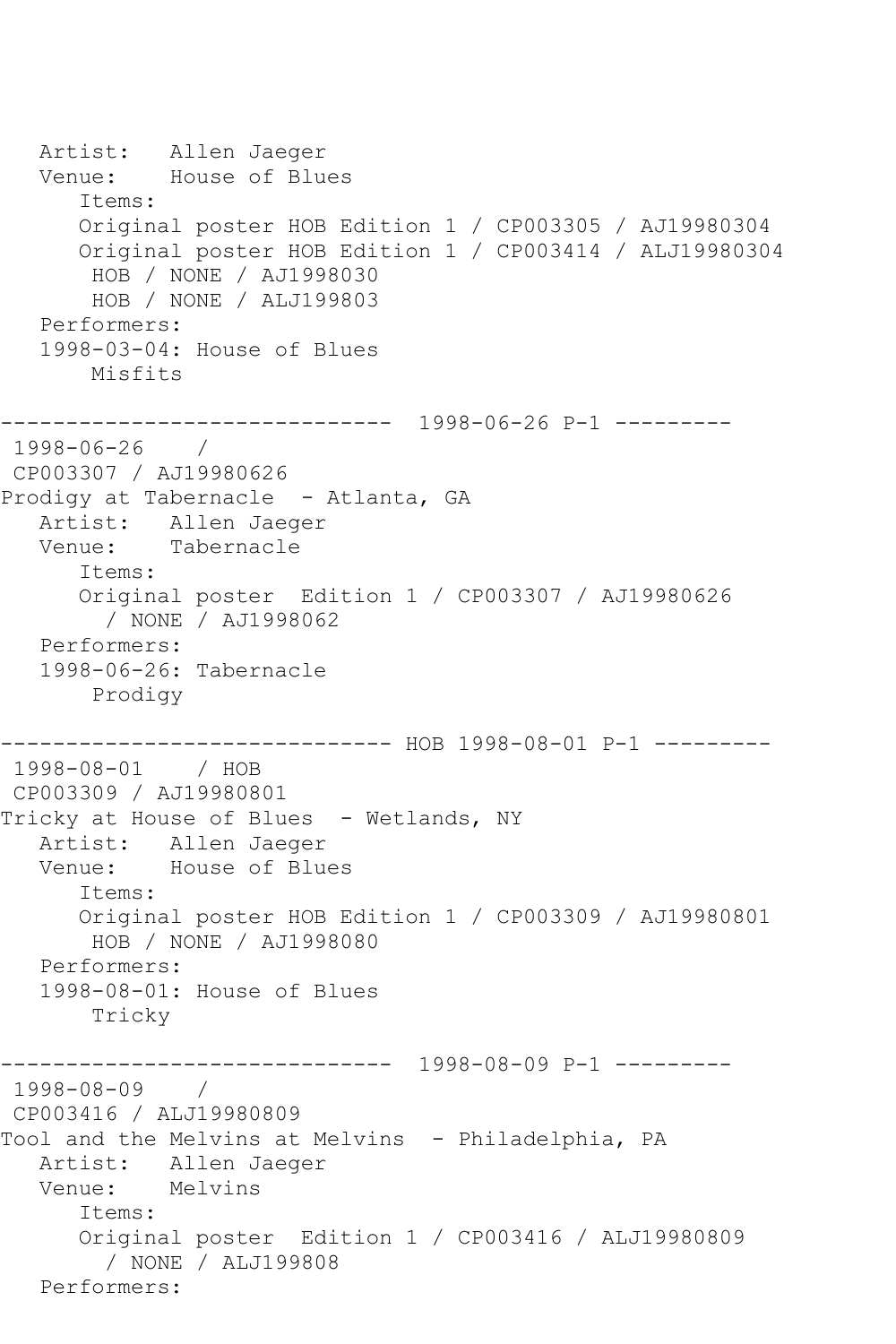1998-08-09: Tool and the Melvins / Melvins ------------------------------ HOB 1998-09-09 P-1 --------- 1998-09-09 / HOB CP003311 / AJ19980909 Peter Murphy at House of Blues - Wetlands, NY Artist: Allen Jaeger Venue: House of Blues Items: Original poster HOB Edition 1 / CP003311 / AJ19980909 HOB / NONE / AJ1998090 Performers: 1998-09-09: House of Blues Peter Murphy ------------------------------ SPT 1998-09-20 P-1 --------- 1998-09-20 / SPT CP003418 / ALJ19980920 Bauhaus at State Palace Theater - New Orleans, LA Artist: Allen Jaeger Venue: State Palace Theater Items: Original poster SPT Edition 1 / CP003418 / ALJ19980920 SPT / NONE / ALJ199809 Performers: 1998-09-20: State Palace Theater Bauhaus ------------------------------ HOB 1998-10-04 P-1 --------- 1998-10-04 / HOB CP003313 / AJ19981004 Alice Cooper at House of Blues - Wetlands, NY Artist: Allen Jaeger Venue: House of Blues Items: Original poster HOB Edition 1 / CP003313 / AJ19981004 HOB / NONE / AJ1998100 Performers: 1998-10-04: House of Blues Alice Cooper ------------------------------ MCC 1998-12-07 P-1 --------- 1998-12-07 / MCC CP003315 / AJ19981207 Pantera, Antrhax at Mississippi Coast Coliseum - Biloxi, MS Artist: Allen Jaeger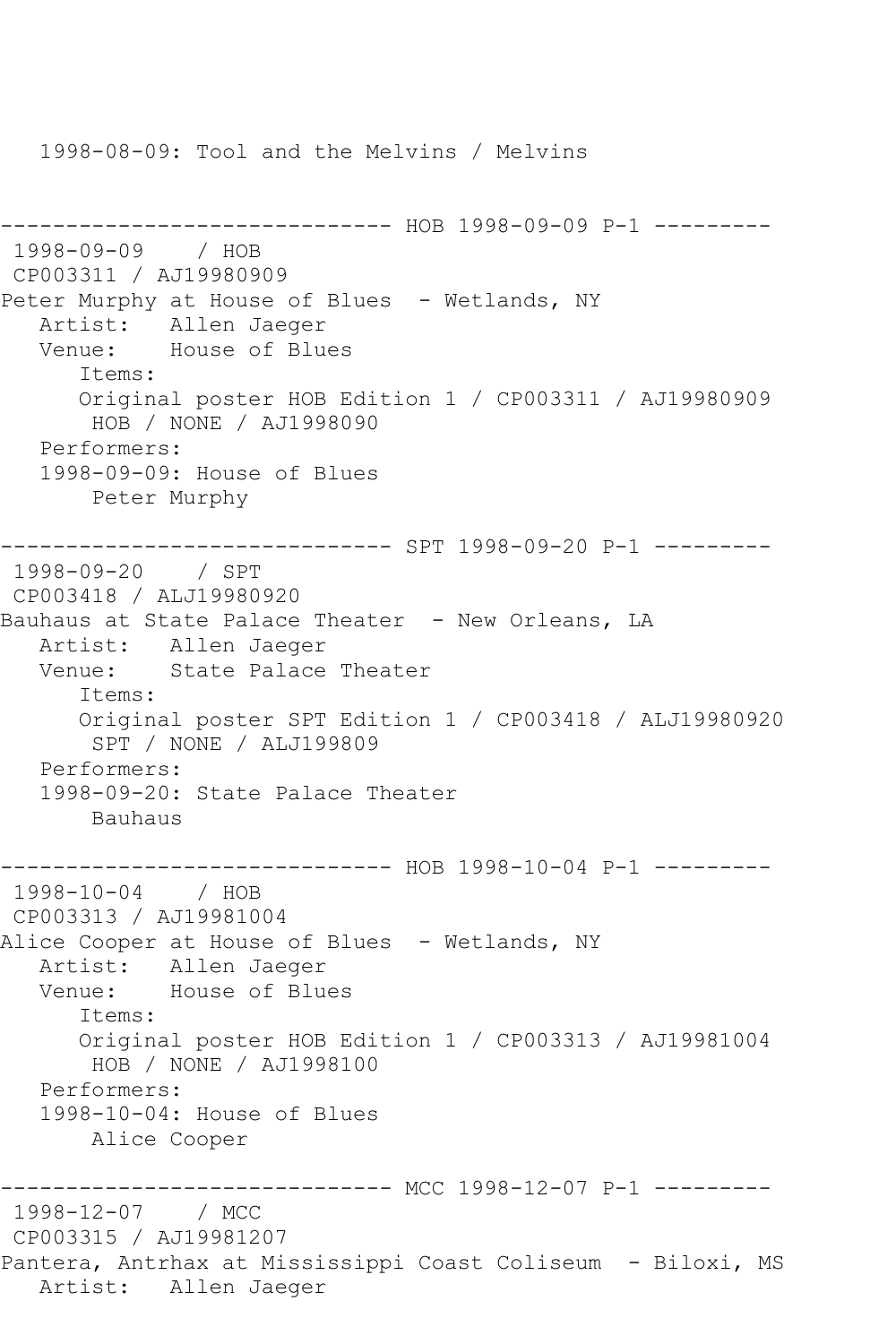Venue: Mississippi Coast Coliseum Items: Original poster MCC Edition 1 / CP003315 / AJ19981207 MCC / NONE / AJ1998120 Performers: 1998-12-07: Mississippi Coast Coliseum Pantera / Antrhax ------------------------------ SPT 1998-12-20 P-1 --------- 1998-12-20 / SPT CP003317 / AJ19981220 Bauhaus at State Palace Theater - New Orleans, LA Artist: Allen Jaeger Venue: State Palace Theater Items: Original poster SPT Edition 1 / CP003317 / AJ19981220 SPT / NONE / AJ1998122 Performers: 1998-12-20: State Palace Theater Bauhaus ------------------------------ HOB 1999-03-22 P-1 --------- 1999-03-22 / HOB CP003319 / AJ19990322 Slayer at House of Blues - Wetlands, NY Artist: Allen Jaeger Venue: House of Blues Items: Original poster HOB Edition 1 / CP003319 / AJ19990322 HOB / NONE / AJ1999032 Performers: 1999-03-22: House of Blues Slayer --------- HOB 1999-03-26 P-1 ---------1999-03-26 / HOB CP003420 / ALJ19990326 Love and Rockets, Orgy at House of Blues - Wetlands, NY Artist: Allen Jaeger<br>Venue: House of Blue House of Blues Items: Original poster HOB Edition 1 / CP003420 / ALJ19990326 Performers: 1999-03-26: House of Blues Love and Rockets / Orgy ------------------------------ 1999-06-04 P-1 ---------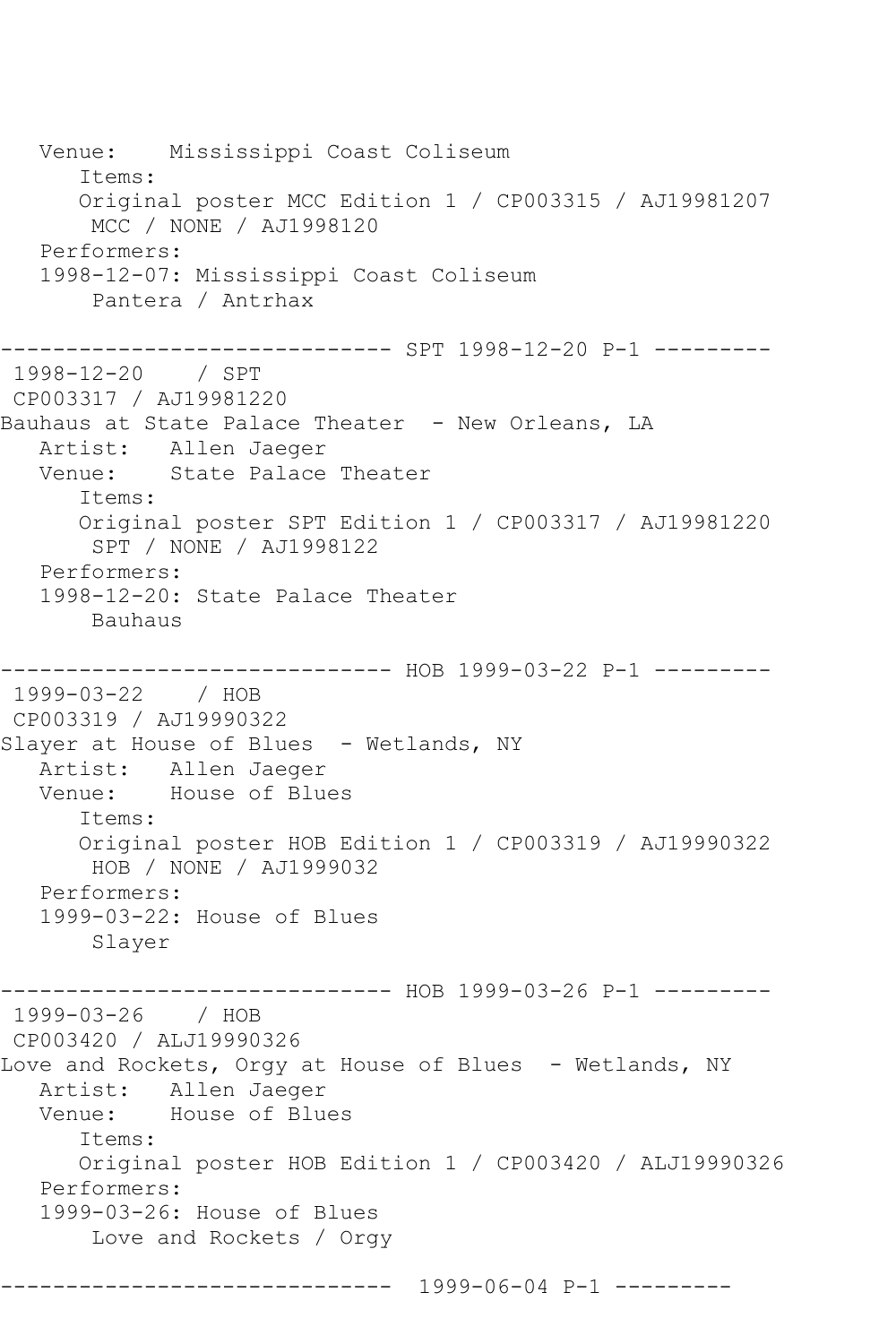```
1999-06-04 / 
CP003321 / AJ19990604
Prodigy at Masquerade - Ypsilanti, MI
  Artist: Allen Jaeger<br>Venue: Masquerade
            Masquerade
       Items:
       Original poster Edition 1 / CP003321 / AJ19990604
       Original poster Edition 1 / CP003403 / ALJ19970604
         / NONE / AJ1999060
    Performers:
    1999-06-04: Masquerade
        Prodigy
------------------------------ HOWW 1999-08-07 P-1 ---------
1999-08-07 / HOWW 
CP003422 / ALJ19990807
Tricky, Stroke at Howlin' Wolf - New Orleans, LA
    Artist: Allen Jaeger
   Venue: Howlin' Wolf New Orleans
       Items:
       Original poster HOWW Edition 1 / CP003422 / ALJ19990807
        HOWW / CP003327 / AJ19991007
        HOWW / NONE / AJ1999100
   Performers:
    1999-08-07: Howlin' Wolf New Orleans
        Tricky / Stroke / DJ Genaside2
                    ----------- HOB 1999-08-16 P-1 ---------
1999-08-16 / HOB 
CP003323 / AJ19990816
Melvins at House of Blues - Wetlands, NY
   Artist: Allen Jaeger
   Venue: House of Blues
       Items:
       Original poster HOB Edition 1 / CP003323 / AJ19990816
        HOB / NONE / AJ1999081
   Performers:
    1999-08-16: House of Blues
        Melvins
                    ------------------------------ HOB 1999-08-20 P-1 ---------
1999-08-20 / HOB 
CP003423 / ALJ19990820
Ween, Queens of the Stone Age at House of Blues - Wetlands, NY
   Artist: Allen Jaeger
   Venue: House of Blues
       Items:
```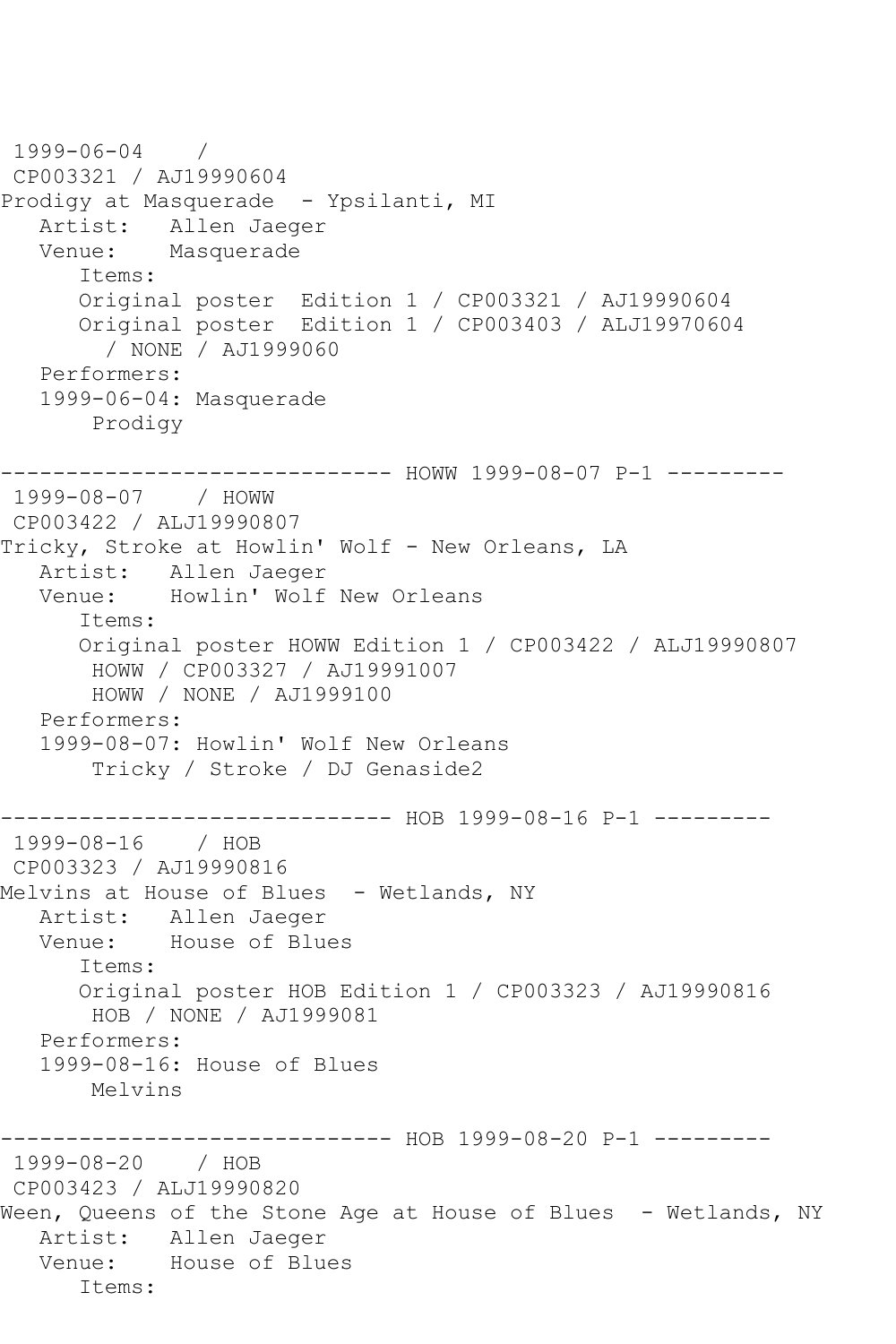Original poster HOB Edition 1 / CP003423 / ALJ19990820 HOB / NONE / ALJ199908 Performers: 1999-08-20: House of Blues Ween / Queens of the Stone Age ------------------------------ HOB 1999-08-31 P-1 --------- 1999-08-31 / HOB CP003325 / AJ19990831 Ministry at House of Blues - Wetlands, NY Artist: Allen Jaeger Venue: House of Blues Items: Original poster HOB Edition 1 / CP003325 / AJ19990831 HOB / NONE / AJ1999083 Performers: 1999-08-31: House of Blues Ministry ------------------------------ 1999-10-23 P --------- 1999-10-23 / Alien Artist: Allen Jaeger Items: Original poster / Performers: 1999-10-23: Alien ------------------------------ ZEP 1999-10-31 P-1 --------- 1999-10-31 / ZEP CP003425 / ALJ19991031 S.O.D., Crowbar at Zeppelin's - St. Metairie, LA Artist: Allen Jaeger Venue: Zeppelin's Items: Original poster ZEP Edition 1 / CP003425 / ALJ19991031 ZEP / NONE / ALJ199910 Performers: 1999-10-31: Zeppelin's S.O.D. / Crowbar / Skinlab ------------ HOB 1999-11-10 P-1 ---------1999-11-10 / HOB CP003331 / AJ19991110 Filter, Strand at House of Blues - Wetlands, NY Artist: Allen Jaeger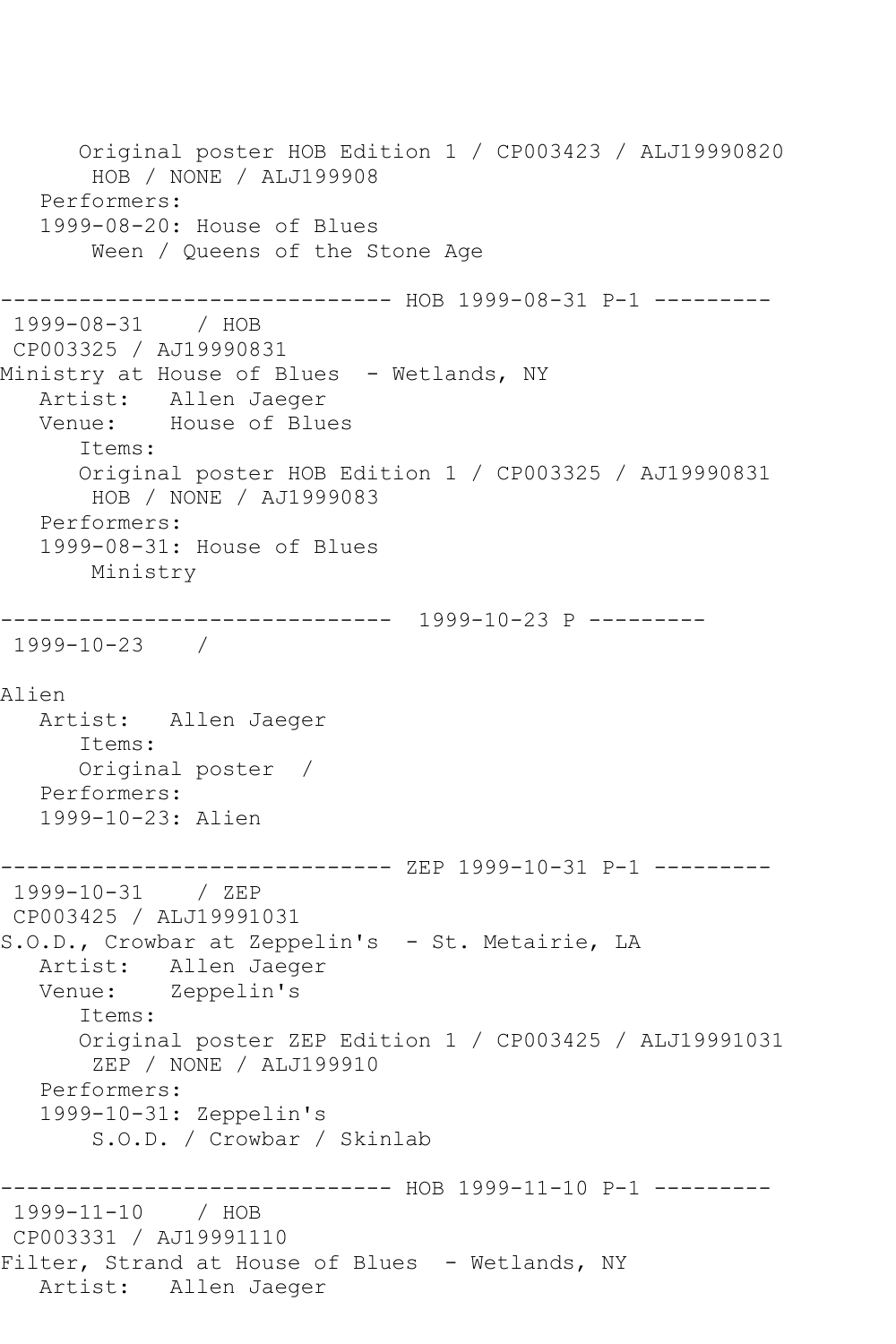Venue: House of Blues Items: Original poster HOB Edition 1 / CP003331 / AJ19991110 HOB / NONE / AJ1999111 Performers: 1999-11-10: House of Blues Filter / Strand ------------------------------ HOB 1999-12-07 P-1 --------- 1999-12-07 / HOB CP003427 / ALJ19991207 Insane Clown Posse at House of Blues - Wetlands, NY Artist: Allen Jaeger Venue: House of Blues Items: Original poster HOB Edition 1 / CP003427 / ALJ19991207 HOB / NONE / ALJ199912 Performers: 1999-12-07: House of Blues Insane Clown Posse ------------------------------ 19zz-05-31 P-1 --------- 19zz-05-31 / CP003343 / ALJ001 Off the Record Presents KMFDM Artist: Allen Jaeger Venue: KMFDM Items: Original poster Edition 1 / CP003343 / ALJ001 Performers: 19zz-05-31: KMFDM 19zz-05-31: 19zz-06-02: 19zz-06-04: ------------------------------ 19zz-06-19 P-1 --------- 19zz-06-19 / CP003342 / AJART Allen Jaeger at Erie Art Museum - Erie, PA Artist: Allen Jaeger Venue: Erie Art Museum Items: Original poster Edition 1 / CP003342 / AJART Original poster Edition 1 / CP003342 / AJART / /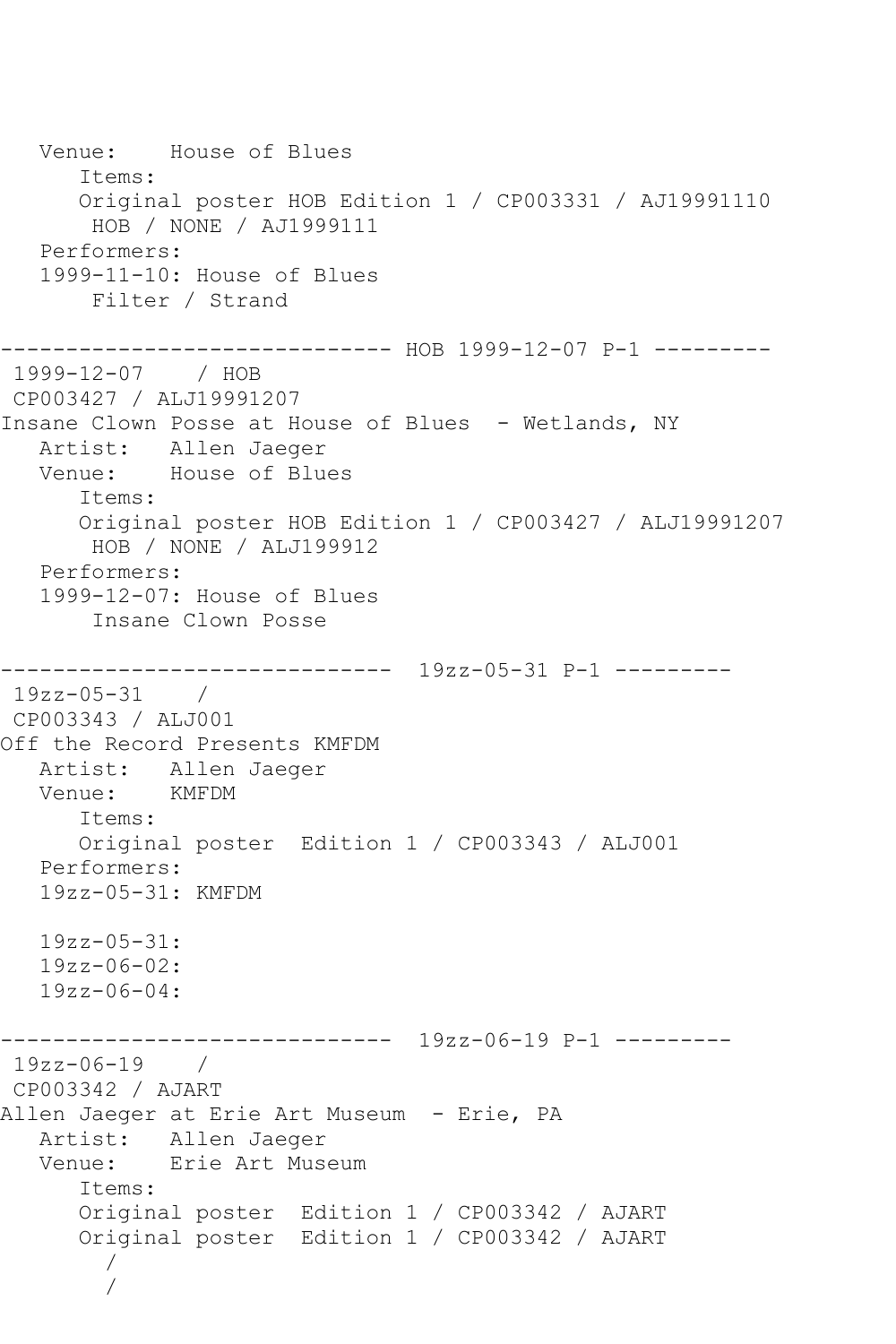```
 Performers:
   zzzz-zz-zz:
    zzzz-zz-zz: Erie Art Museum
        Allen Jaeger
                   ------------------------------ 2000-00-00 P-1 ---------
2000-00-00 / 
CP003436 / ALJ2000MF
Misfits
   Artist: Allen Jaeger
       Items:
       Original poster Edition 1 / CP003436 / ALJ2000MF
   Performers:
    2000-00-00: Misfits
------------------------------ ZEP 2000-02-16 P-1 ---------
2000-02-16 / ZEP 
CP003429 / ALJ20000216
Coatwhore at Zeppelin's - St. Metairie, LA
   Artist: Allen Jaeger
   Venue: Zeppelin's
       Items:
       Original poster ZEP Edition 1 / CP003429 / ALJ20000216
        ZEP / NONE / ALJ200002
   Performers:
    2000-02-16: Zeppelin's
        Coatwhore
------------------------------ HOB 2000-03-16 P-1 ---------
2000-03-16 / HOB 
CP003333 / AJ20000316
Powerman 5000 at House of Blues - Wetlands, NY
  Artist: Allen Jaeger<br>Venue: House of Blu
            House of Blues
       Items:
       Original poster HOB Edition 1 / CP003333 / AJ20000316
        HOB / NONE / AJ2000031
    Performers:
    2000-03-16: House of Blues
        Powerman 5000
------------------------------ HOB 2000-03-28 P-1 ---------
2000-03-28 / HOB 
CP003431 / ALJ20000328
Peter Murphy at House of Blues - Wetlands, NY
  Artist: Allen Jaeger<br>Venue: House of Blue
            House of Blues
```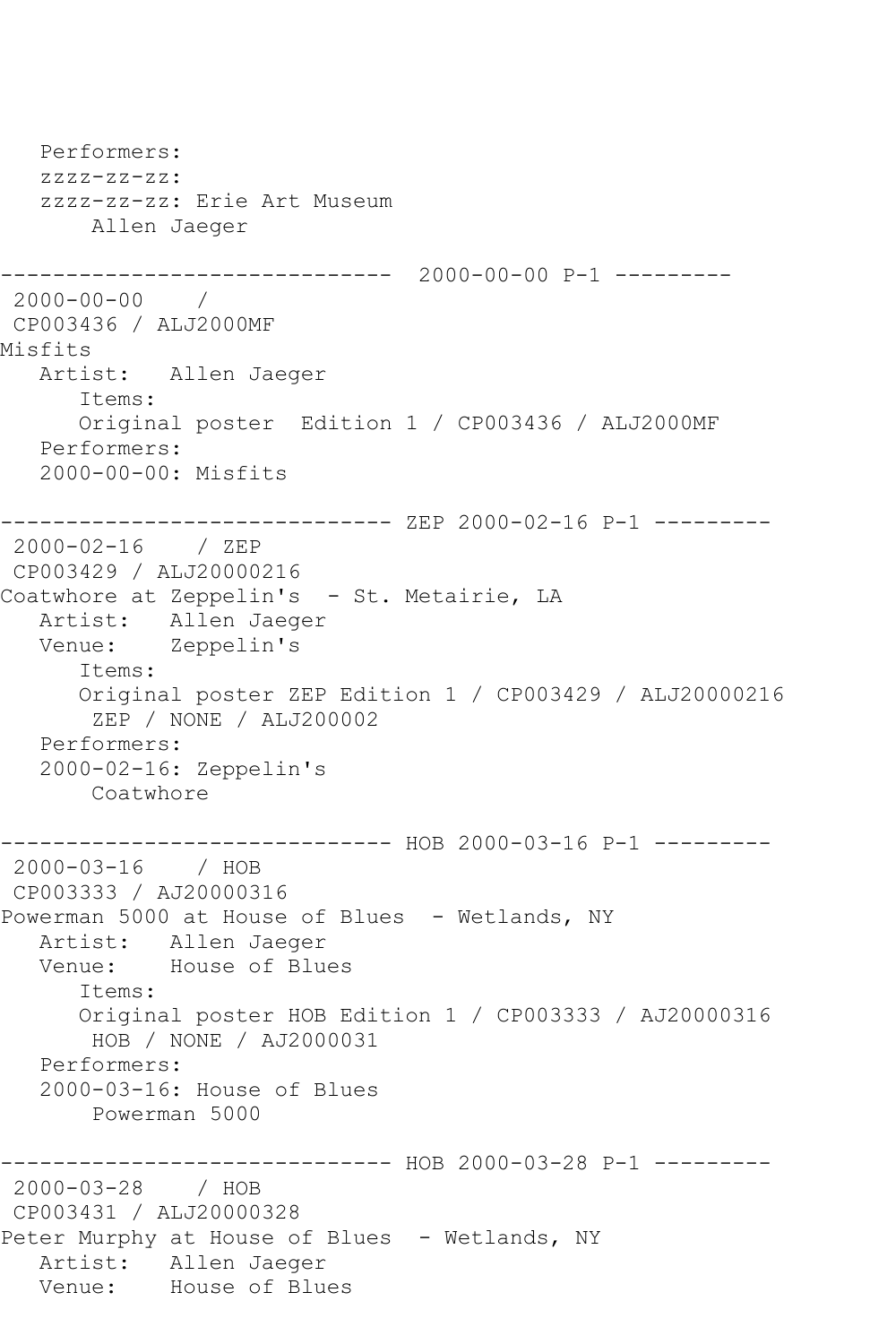Items: Original poster HOB Edition 1 / CP003431 / ALJ20000328 HOB / NONE / ALJ200003 Performers: 2000-03-28: House of Blues Peter Murphy ------------------------------ HOB 2000-03-29 P-1 --------- 2000-03-29 / HOB CP003335 / AJ20000329 Type O Negative, Coal Chamber at House of Blues Artist: Allen Jaeger<br>Venue: House of Blu House of Blues Items: Original poster HOB Edition 1 / CP003335 / AJ20000329 HOB / NONE / AJ2000032 Performers: 2000-03-29: House of Blues Type O-Negative / Coal Chamber ------------------------------ ZEP 2000-05-20 P-1 --------- 2000-05-20 / ZEP CP003433 / ALJ20000520 Corrosion of Conformity at Zeppelin's - St. Metairie, LA Artist: Allen Jaeger<br>Venue: Zeppelin's Zeppelin's Items: Original poster ZEP Edition 1 / CP003433 / ALJ20000520 ZEP / NONE / ALJ200005 Performers: 2000-05-20: Zeppelin's Corrosion of Conformity ------------------------------ HOWW 2000-06-12 P-1 --------- 2000-06-12 / HOWW CP003435 / ALJ20000612 Dead Voices, Legendary Pink Dots at Howlin' Wolf - New Orleans, LA Artist: Allen Jaeger Venue: Howlin' Wolf New Orleans Items: Original poster HOWW Edition 1 / CP003435 / ALJ20000612 HOWW / NONE / ALJ200006 Performers: 2000-06-12: Howlin' Wolf New Orleans Dead Voices / Legendary Pink Dots ------------------------------ HOB 2000-07-10 P-1 ---------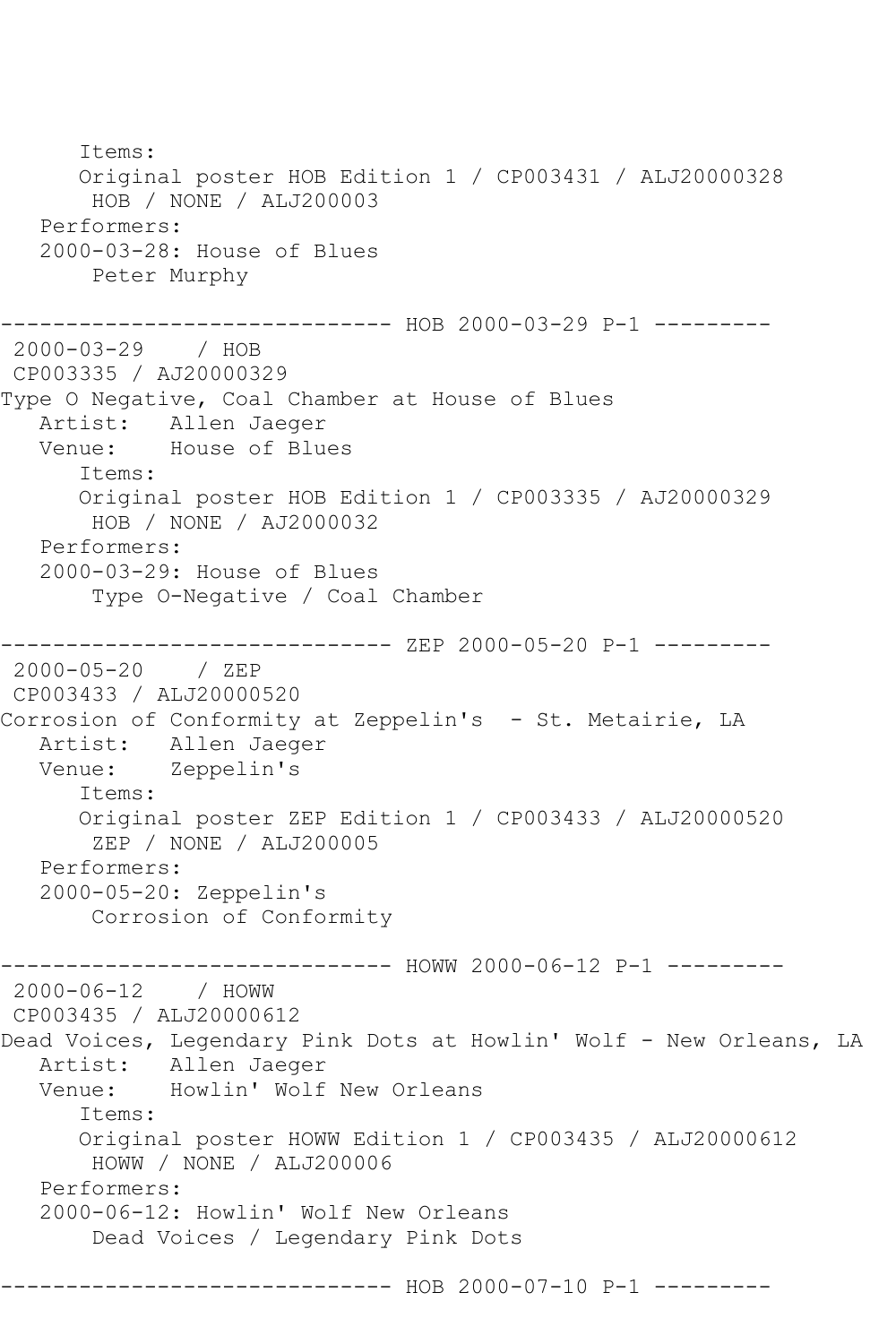2000-07-10 / HOB CP003337 / AJ20000710 Ween at House of Blues - Wetlands, NY Artist: Allen Jaeger<br>Venue: House of Blue House of Blues Items: Original poster HOB Edition 1 / CP003337 / AJ20000710 HOB / NONE / AJ2000071 Performers: 2000-07-10: House of Blues Ween ------------------------------ HOB 2000-10-31 P-1 --------- 2000-10-31 / HOB CP003339 / AJ20001031 Misfits at House of Blues - Wetlands, NY Artist: Allen Jaeger<br>Venue: House of Blu House of Blues Items: Original poster HOB Edition 1 / CP003339 / AJ20001031 HOB / NONE / AJ2000103 Performers: 2000-10-31: House of Blues Misfits ------------------------------ SPT 2001-02-17 P-1 --------- 2001-02-17 / SPT CP003341 / AJ20010217 Perfect Circle, Snake River Conspiracy at State Palace Theater -New Orleans, LA Artist: Allen Jaeger Venue: State Palace Theater Items: Original poster SPT Edition 1 / CP003341 / AJ20010217 SPT / NONE / AJ2001021 Performers: 2001-02-17: State Palace Theater Perfect Circle / Snake River Conspiracy ------------------------------ MCC 2001-03-29 P ---------<br>2001-03-29 / MCC  $2001 - 03 - 29$ CP030725 / NM10674 Pantera, Morbid Angel at Mississippi Coast Coliseum - Biloxi, MS Artist: Allen Jaeger Venue: Mississippi Coast Coliseum Items: Original poster MCC / CP030725 / NM10674